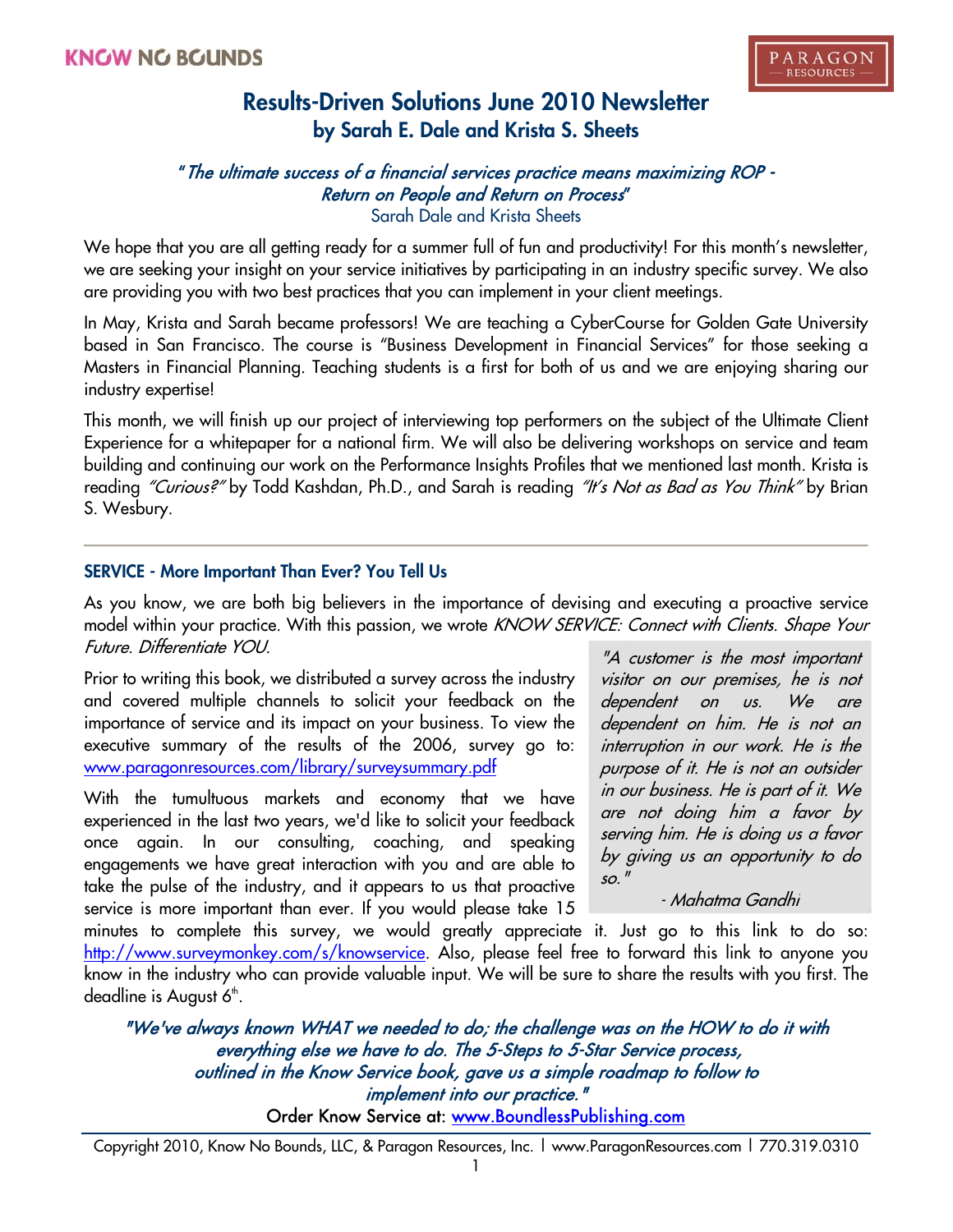#### **NEW Industry CRM Available**

Pareto Platform is introducing the Pareto Platform powered by Microsoft Dynamics CRM, a SaaS (Software as a Service) based CRM solution designed exclusively for financial advisors. The Pareto Platform Powered by Microsoft Dynamics CRM is a customized client relationship manager integrated with a complete suite of compliant practice management and business development tools and templates. It also includes a turnkey virtual coaching process with instant access to practice management and business development coaching modules. These modules consist of video or audio tutorials, additional reading material, and actionable steps and tools to implement each module/concept that relate directly to running a better practice.

Pareto will also offer enterprise solutions and an on-premise model for wealth management firms that want to make this system available to their advisors to enhance productivity. Visit www.paretoplatform.com to view a 7-minute video overview of the Pareto Platform powered by Microsoft Dynamics CRM and call 1-866-593- 8020 for free trial information. Be sure to let them know that we sent you!

#### **Client Meeting Preparation: Two Best Practices**

Preparation for a client meeting typically involves your assistant assembling a file with a number of inclusions and presenting it to you at least two days prior to the meeting itself. Often we find that advisors and assistants spend a great deal of time going back-and-forth while deciding what is needed in the files. Preparation for the meeting is often inefficient and frustrating for both the advisor and the assistant because of all the possibilities. Additionally, advisors should be focusing on organic growth opportunities during all client meetings, but there is often so much "stuff" in the file that this often gets forgotten (along with continuing to build a strong relationship with the client). To help solve these challenges, we provide two best practices for client meeting preparation that you can develop and customize to your own practice.

## 1) Client Folder Inclusions Checklist: What's Inside?

This document should be a standard form with checkboxes that resides on your team's shared folder on your network. One week prior to a client meeting, you should print this form, and check the boxes of the items that you wish to include in the client file. This gives your assistant easy instructions for this particular client meeting and saves precious communication time between the two of you.

An example of a client meeting folder checklist is reflected below.

| Agenda                                                                          |
|---------------------------------------------------------------------------------|
| <b>Most Recent Statement</b>                                                    |
| Quarterly Performance Review                                                    |
| $\Box$ Copy of Financial Plan                                                   |
| Investment Policy Statement                                                     |
| Client's Scorecard                                                              |
| Client's Value Statement/Goal Definition to Guide Decision Making               |
| Current Client Fact Finder to Ensure Updated Personal and Financial Information |

Copyright 2010, Know No Bounds, LLC, & Paragon Resources, Inc. | www.ParagonResources.com | 770.319.0310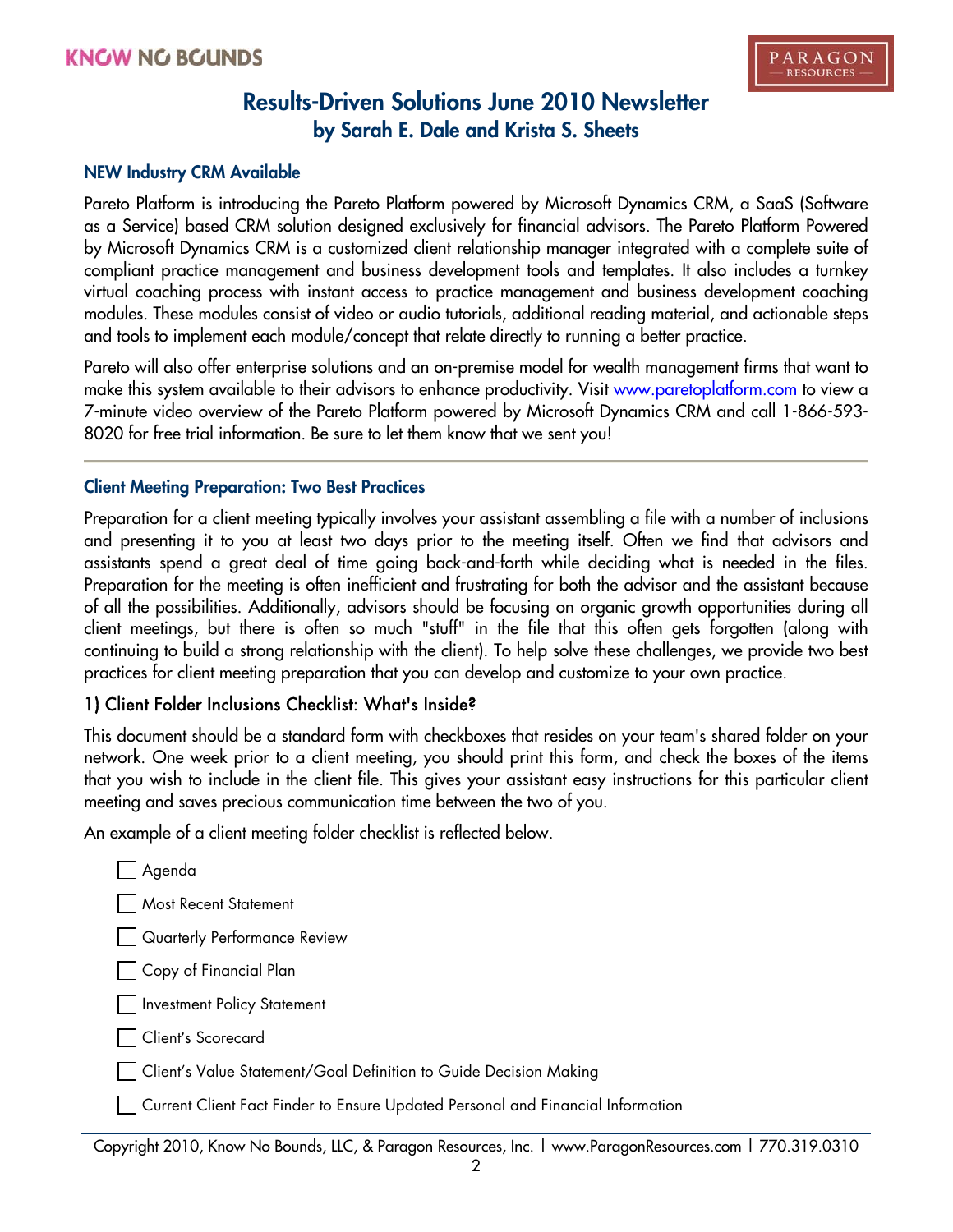## **KNGW NG BGUNDS**



# **Results-Driven Solutions June 2010 Newsletter by Sarah E. Dale and Krista S. Sheets**

| Notes from Last Appointment                                                |  |  |  |  |  |  |
|----------------------------------------------------------------------------|--|--|--|--|--|--|
| Actions Taken Since Last Appointment                                       |  |  |  |  |  |  |
| Outstanding Items Since Last Appointment                                   |  |  |  |  |  |  |
| <b>Client Communication Information</b>                                    |  |  |  |  |  |  |
| <b>Preferred Contact Information</b>                                       |  |  |  |  |  |  |
| Monthly Newsletter                                                         |  |  |  |  |  |  |
| Quarterly Research Overview                                                |  |  |  |  |  |  |
| Web Site Access                                                            |  |  |  |  |  |  |
| Other Account Statements Based on Relationship, Household, Authority, etc. |  |  |  |  |  |  |
| List                                                                       |  |  |  |  |  |  |
| Notes From Last Appointment                                                |  |  |  |  |  |  |
| Tax Return (Insert Years)                                                  |  |  |  |  |  |  |
| Referral Form                                                              |  |  |  |  |  |  |
| Discovery Sheet for Advisor notes                                          |  |  |  |  |  |  |
| )ther                                                                      |  |  |  |  |  |  |

## 2) The Opportunity Snapshot

This second tool focuses on providing you with a quick snapshot of the client's business with you so that you do not have to search through everything inside the client file. This then gives you an easy visual of the organic growth opportunities you can focus on during the client meeting. Most firms' technological platforms allow for the assistant to quickly ascertain this information for reporting purposes. This simple tool should be completed by the assistant and attached to the front of your client meeting folder.

## Organic Growth: Multi-Generational Opportunity Checklist

| <b>Opportunity Checklist</b>         | Husband | Wife | Parent | Grand-<br>parent | Children |
|--------------------------------------|---------|------|--------|------------------|----------|
| Investment portfolio<br>☑            |         |      |        |                  |          |
| <b>Cash Management Account</b><br>☑  |         |      |        |                  |          |
| Education planning: 529s, etc.<br>☑  |         |      |        |                  |          |
| Retirement account (IRAs, etc.)<br>☑ |         |      |        |                  |          |
| Rollovers<br>⊠                       |         |      |        |                  |          |

Copyright 2010, Know No Bounds, LLC, & Paragon Resources, Inc. | www.ParagonResources.com | 770.319.0310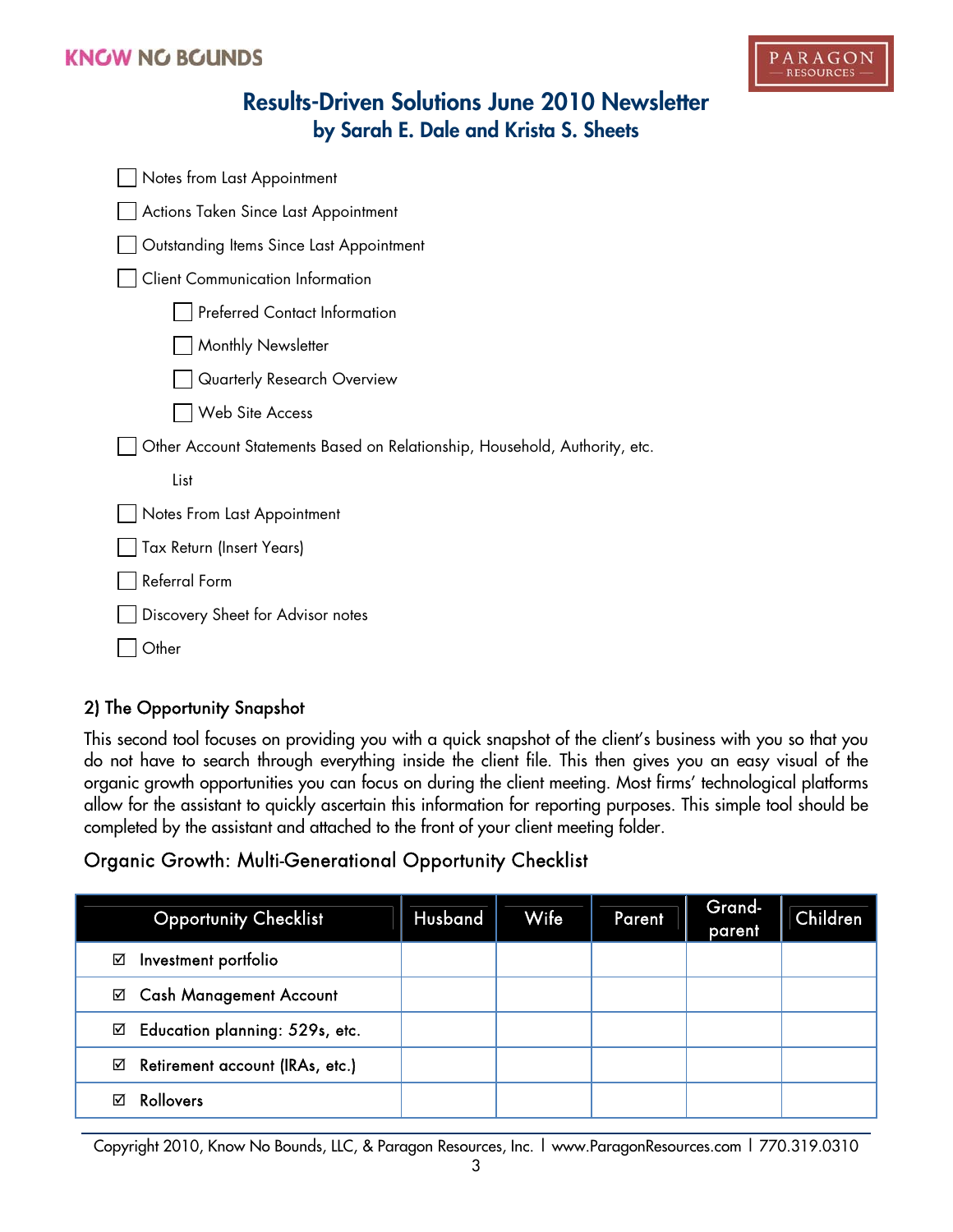| <b>Annuities</b><br>☑                    |  |  |  |
|------------------------------------------|--|--|--|
| ⊠ Life Insurance Policy                  |  |  |  |
| Long-term care<br>☑                      |  |  |  |
| <b>Disability Insurance</b><br>☑         |  |  |  |
| <b>Estate Plan</b><br>☑                  |  |  |  |
| Mortgage<br>☑                            |  |  |  |
| Other advisors, attorney, CPA, etc.<br>☑ |  |  |  |
| Other: Add your own<br>☑                 |  |  |  |

### **MANAGEMENT TIP FROM HARVARD BUSINESS REVIEW**

### 4 Things That Your Employees Want From You

Figuring out what your people want can feel like an intricate puzzle, especially when different employees require different things. Here are four things that most employees need to be successful:

- 1. Role clarity. Tell your employees what their roles are, what you want them to achieve, and what the rules are for getting there.
- 2. Autonomy. People want something interesting to work on and they want to be trusted to do it well.
- 3. Accountability. Holding people accountable is not just about being fair. It also sends a message about what is and what isn't acceptable. This is critical for employees who are trying to figure out how to succeed.
- 4. Praise. Everyone wants to be recognized when they've done something right. You can motivate employees by highlighting their strengths and not harping on their weaknesses.

Our Managing For Success DISC and Workplace Motivators Assessments help you solve the people puzzle by providing you with specific activities that will energize your team. If you want to find the right roles for the right people on your team, contact us to learn more about these valuable tools.

### **CALLING ALL GRADS!**

Krista's niece, Kelsey, graduates from high school this month. Many high school and college graduates are wondering, "What should I do when I grow up?" To help answer this question, Krista provided Kelsey with the Managing For Success DISC and Workplace Motivators Assessments that we use with all of our clients. The assessment tool identifies a person's areas of strengths and what motivates them so that their career aspirations fit who they are. You, of course, can learn to do anything, but in order to really enjoy your career, you must be energized and passionate about what it is you do. If you would like to learn more about how to use these assessments with your graduates, please phone us at 770.319.0310. The assessment profiles are a great investment in our future generation.